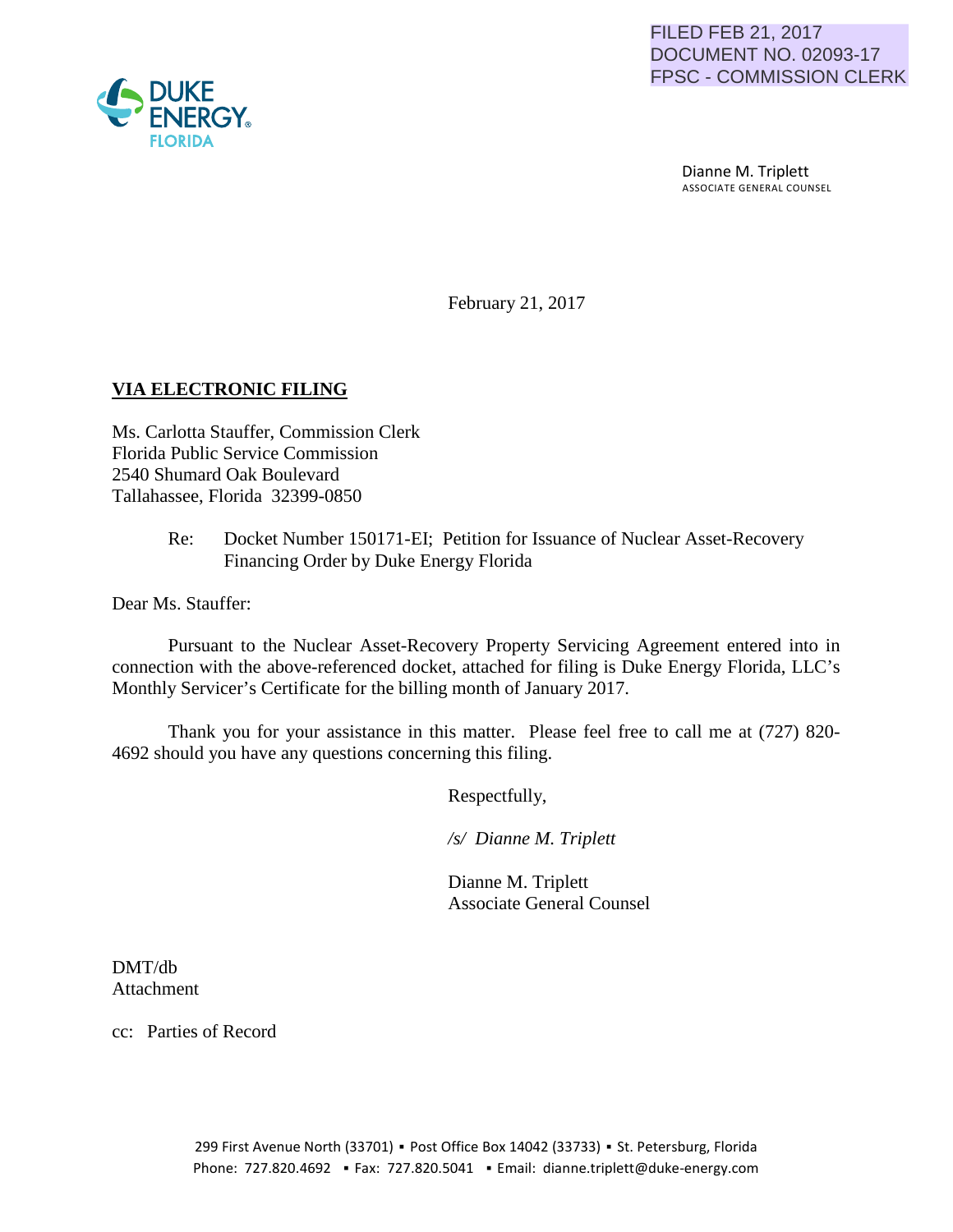## MONTHLY SERVICER'S CERTIFICATE

### DUKE ENERGY FLORIDA PROJECT FINANCE, llC

### \$1,294,290,000 Series A Senior Secured Nuclear Asset-Recovery Bonds

Pursuant to SECTION 3.01(b) of the Nuclear Asset-Recovery Property Servicing Agreement dated as of June 22, 2016 by and between Duke Energy Florida, Inc., as Servicer, and Duke Enerav Flofida Project Finance, LLC. as Issuer (the "Servicing Agreement"), the Servicer does hereby certify as follows:

Capitalired terms used but not defined In this Monthly Servlcer's Certificate have their respective meanings as set forth in the Servicing Agreement. References herein to certain sections and subsections are references to the respective sections or subsections of the Servicing Agreement.

Current BILLING MONTH: January 2017

#### Current BILLING MONTH: 12/1/2016 • 12/30/2016

| Standard Billing for prior BILLING MONTH: December 2016        |                   |       |  |
|----------------------------------------------------------------|-------------------|-------|--|
| <b>Residential Total Billed</b>                                | \$<br>150,954,562 |       |  |
| Residential NUCLEAR ASSET-RECOVERY CHARGE ("NARC") Billed      | 3,631,453         | 2.41% |  |
| General Service Non-Demand Total Billed                        | 16,516,905        |       |  |
| General Service Non-Demand NARC Billed                         | 308,077           | 1.87% |  |
| <b>General Service Billed</b>                                  | 1,141,256         |       |  |
| <b>General Service NARC Billed</b>                             | 22,812            | 2.00% |  |
| General Service Demand Total Billed                            | 87,885,286        |       |  |
| <b>General Service Demand NARC Billed</b>                      | 2,139,991         | 2.43% |  |
| <b>Curtailable Total Billed</b>                                | 1,502,201         |       |  |
| <b>Curtailable NARC Billed</b>                                 | 24,994            | 1.66% |  |
| <b>Interruptible Total Billed</b>                              | 8,599,237         |       |  |
| Interruptible NARC Billed                                      | 245,639           | 2.86% |  |
| <b>Lighting Total Billed</b>                                   | 1,965,787         |       |  |
| <b>Lighting NARC Billed</b>                                    | 14,303            | 0.73% |  |
| YTD Net Write-offs as a % of Total Billed Revenue (see Note 1) |                   |       |  |
| <b>Non-Residential Class Customer Write-offs</b>               |                   |       |  |
| <b>Residential Class Customer Write-offs</b>                   |                   |       |  |
| <b>Total Write-offs</b>                                        | 0.20%             |       |  |
| Aggregate NARC Collections (see Note 2)                        |                   |       |  |
| <b>Total NARC Remitted for Current BILLING MONTH</b>           |                   |       |  |
| <b>Residential NARC Collected</b>                              | \$<br>3,794,907   |       |  |
| <b>General Service Non-Demand NARC Collected</b>               | 321,749           |       |  |
| General Service NARC Collected                                 | 24,031            |       |  |
| <b>General Service Demand NARC Collected</b>                   | 2,236,225         |       |  |
| <b>Curtailable NARC Collected</b>                              | 26,701            |       |  |
| <b>Interruptible NARC Collected</b>                            | 256,999           |       |  |
| <b>Lighting NARC Collected</b>                                 | 14,686            |       |  |
| <b>Sub-Total of NARC Collected</b>                             | Ś.<br>6,675,298   |       |  |
| <b>Total Current NARC Collected and Remitted</b>               | \$<br>6,675,298   |       |  |